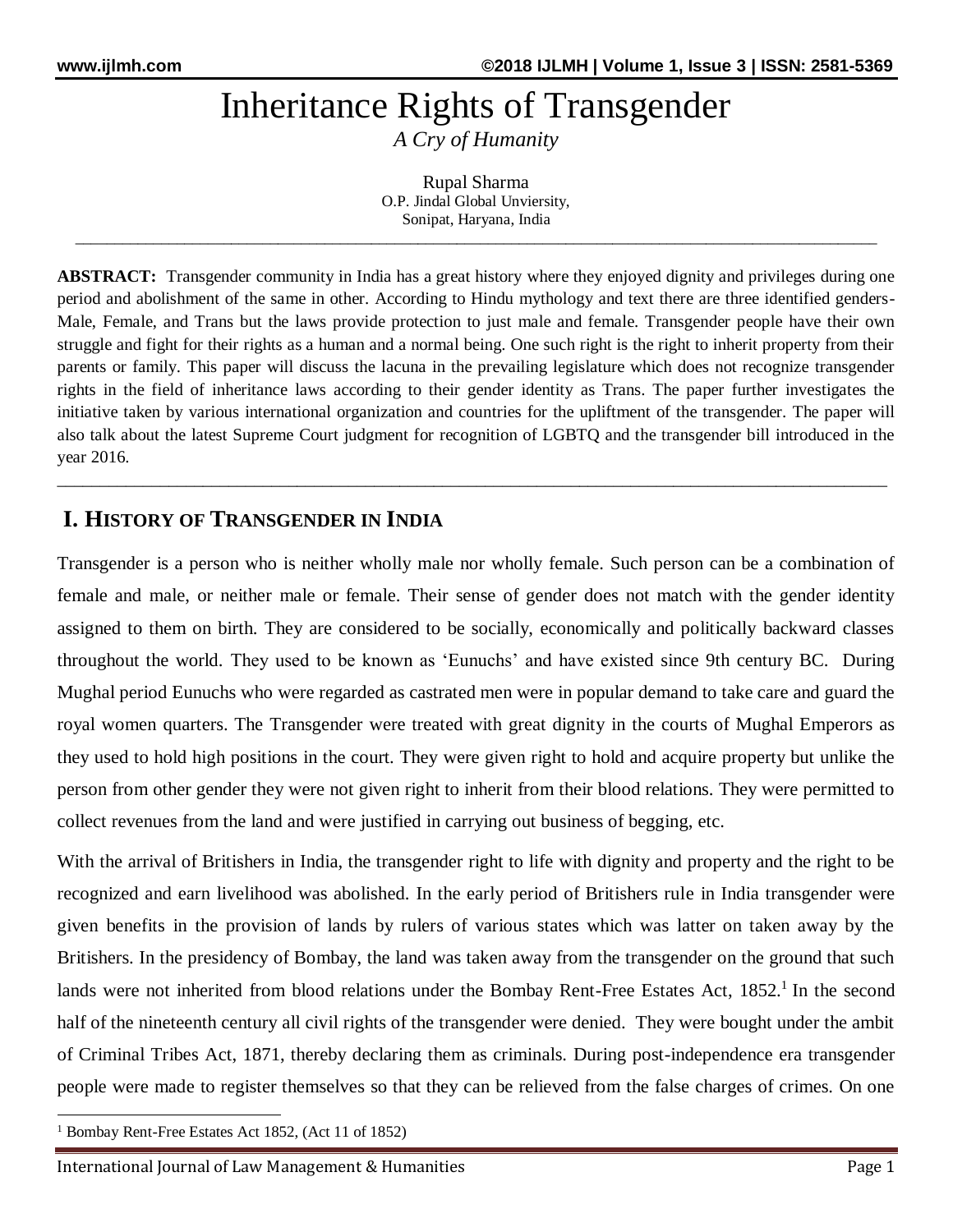hand, in India transgender were recognized as criminal community whereas on the other hand, in US transgender were given equal rights in property after the  $14<sup>th</sup>$  Amendment to Section 1 of US constitution in the vear 1868.<sup>2</sup>

The tag that transgender carried since the Act of 1871 rendered them to such a status that they were left in a condition where acceptance of their existence was absent in not just their parents but in themselves also. This lack of recognition in family sphere was a major hurdle in any of kind of rights to be created for them including the right to inheritance. Even in the contemporary time this mentality of Indian society of not considering the transgender as their family member has not changed. Also, the laws governing the family matters do not recognize them with their gender identity as transgender. They were not treated with dignity which is a part of fundamental right to life under Article 21 of Indian Constitution.<sup>3</sup>

#### **II. INHERITANCE LAWS IN INDIA**

In India inheritance of property is governed by personal laws of the respective religion and community. These laws distinguish as per gender in two categories i.e. Male and Female. Transgender person needs to put themselves in any one of these categories in order to come within the ambit of the inheritance laws.

Hindu Succession Act, 1956 which governs Hindus for the purpose of inheritance of both Joint and separate property only recognizes male and female as a subject matter to the property rights.<sup>4</sup> The terms used in the act such as male, female, daughter, son, etc. are restricted to binary gender identity. The act does not talk about the transgender or any other person with the different sexual orientation. Mostly such person is out casted from their family and has no say in their family property or in the property of their parents. To enjoy right to inherit property they had to compromise their gender identity as transgender. Generally transgender people recognize themselves as female and therefore can inherit property as a daughter or otherwise as a son. The gender identity of such person for inheritance is recognized according to the gender assigned to them in their birth certificate. This criterion of inheriting property from the parents and family is violative of Article 15 of the Indian Constitution which prohibits the discrimination on the ground of sex.<sup>5</sup> The term 'Sex' is not just limited to biological sex as male or female but also includes a person who does not recognize himself as male or female.<sup>6</sup> In the given Act the grounds for disqualification of a person is restricted to the Section 24 to Section 26 wherein

<sup>1</sup> <sup>2</sup> Constitution of United States of America, s 1

*<sup>3</sup> I.R. Coelho v. State of Tamil Nadu,* A.I.R. 2007 S.C. 861.

*Francis Corali v. Union Territory of Delhi*, A.I.R. 1981 S.C. 1675. The Court held that the right to life includes the right to live with human dignity and all that goes with it, namely the bare necessities of life.

<sup>4</sup> Hindu Succession Act 1956

<sup>5</sup> Constitution of India, Article 15

<sup>6</sup>Manjeet Kumar Sahu, 'CASE COMMENT ON NATIONAL LEGAL SERVICES AUTHORITY V. UNION OF INDIA & OTHERS (AIR 2014 SC 1863): A RAY OF HOPE FOR THE LGBT COMMUNITY ' (2016) Volume III Issue 2 BRICS Law Journal <https://www.bricslawjournal.com/jour/article/download/48/49>accessed 24 April 2018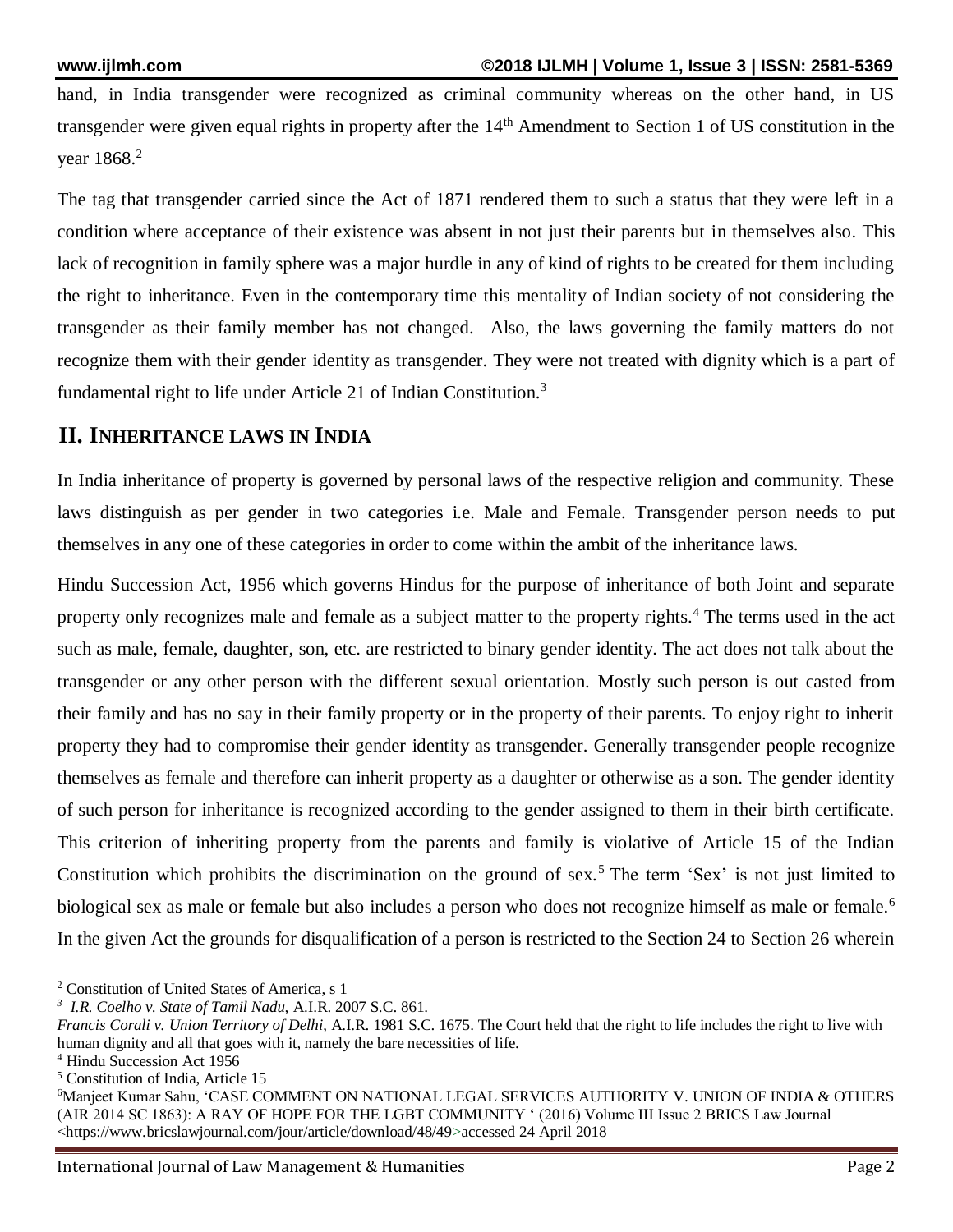being a transgender is no ground for disqualification.<sup>7</sup> Also these sections have used the term 'person' which is a wider and is defined in the General Clause Act, 1897 as any company or association or body of individuals, whether incorporated or not.<sup>8</sup> According to the said definition it is not the case that the term person is referred to just male or female but is the term which can include transgender as they are citizen of India.<sup>9</sup> Therefore, disqualifying the transgender on the ground of their gender identity is not justified under the Section 28 of the Act.<sup>10</sup> Although the most common argument that can be made against such a claim is the intention of the legislature to include just male and female as a subject matter of the said Act.

The Muslims are also governed by their personal law i.e. Sharait Law for the purpose of succession. In India Muslims are majorly divided into two sects- Shia and Sunni. Both these sects have their own principles of inheritance and are gender restricted laws. Like Hindu personal law for succession Muslim law also recognizes male and female as the subject matter to inheritance. This can be clearly inferred from the terms used in the list of sharers and residuary in Shia and Sunni inheritance laws.

Christian inheritance of property is governed by the Indian Succession Act,  $1925<sup>11</sup>$  which has broader application then the personal laws of Hindu and Muslims. It has been reported that unlike Hindu or Muslim personal laws, Christian community has approved the idea of including transgender in Section 44 of Indian Succession Act, 1925 for inheritance rights over ancestral property. Law commission of India was recommended this proposal by the Delhi Minorities Commission after getting majority approval from the Advisory Committee of Christians.<sup>12</sup> This is one of the major progressive moves made in the Indian society, though no such amendment has been made to the existing laws.

Moreover, the decision of Supreme Court in the case of *National Legal Service Authority v. Union of India & Others*, <sup>13</sup> made India the first nation to legally identify LGBT community's right and given them the status of 'Third Gender' citizen of India. It was argued that transgender rights are not social or medical issue but is a matter of Human Rights. The court in the judgment said that the "Hijras/Eunuchs, who also fall in that group, claim legal status as a third gender with all legal and constitutional protection."<sup>14</sup> They have right to education, employment and inheritance of property, etc. The court also said that the judgment given in the case of *Suresh Kumar Koushal and another v. Naz Foundation and Others*<sup>15</sup> has already spoken on the constitutionality of

<sup>1</sup> <sup>7</sup> Hindu Succession Act 1956, s 24-26

<sup>8</sup> The General Clauses Act, No. 10 of 1897, Section 3(39)

<sup>&</sup>lt;sup>9</sup> Constitution of India, Article 5

<sup>&</sup>lt;sup>10</sup> Hindu Succession Act 1956, s 28

<sup>&</sup>lt;sup>11</sup> Indian Succession Act 1925

<sup>&</sup>lt;sup>12</sup> Maria Akram, 'Christian transgenders to have equal rights on ancestral property' The Hindu (New Delhi, 12 May 2016)

<sup>13</sup> *National Legal Service Authority v. Union of India,* AIR 2014 SC 1863

<sup>14</sup> *National Legal Service Authority v. Union of India*, AIR 2014 SC 1863

<sup>15</sup> *Suresh Kumar Koushal and another v. Naz Foundation and Others*, (2014) 1 SCC 1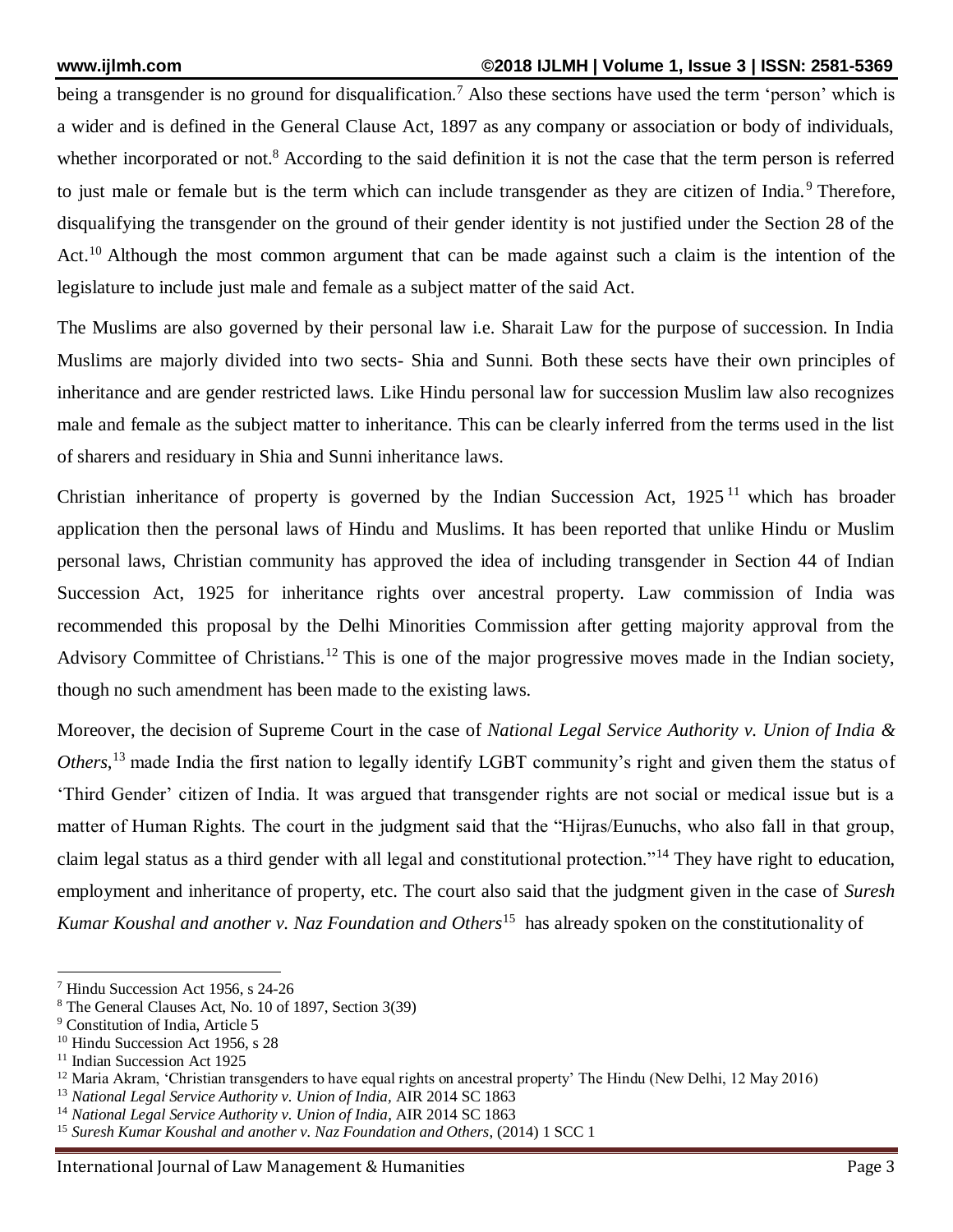Section 377 IPC and this judgment has a different issue as to the Human Rights of the transgender community.

### **III. INTERNATIONAL LAWS ON TRANSGENDER RIGHTS**

Transgender face discrimination throughout the world. Several countries like Malaysia, Kuwait, Nigeria, etc outlaw the very existence of transgender and countries like India marks them as criminal tribes. The lack of legal representation deprives transgender of Human Rights. In order to give them legal recognition and access to human rights various measures were taken by the UN and other international organizations. Yogyakarta principles laid down the International Human Right Law in relation to sexual orientation and gender. These principles gave transgender right to education, employment, right to property, right to exercise their choice of gender identity, etc. Principle 3 of the Yogyakarta states the Right to Recognition before Law. Principle 3A of Yogyakarta ensures the inheritance rights of transgender by enabling state to provide property rights including right to acquire through inheritance to transgender without discriminating on the ground of sexual orientation and gender identity.<sup>16</sup>

International Covenant on Civil and Political Rights in its Article 17 states that no one shall interfere with the transgender right to privacy, family, etc. and should be given right to protection of law against such interference.<sup>17</sup> The interference in the family includes the right to be taken away by not recognizing transgender as a part of the family and therefore subject to no rights arousing out of family arrangements including inheritance rights.

The judgment given by European Courts of Human Rights in the case of Christine Goodwin v The United Kingdom<sup>18</sup> made the United Kingdom to pass General Recommendation Act, 2004. This act not only recognize acquired gender of a person as legal but also provides the provisions to highlight the consequences of the new gender status and their legal rights in various aspects such as marriage, succession, etc.<sup>19</sup>

After the recognition of transgender in the above-mentioned initiatives the Pakistan Supreme Court gave a landmark judgment in the case of *Dr. Mohammad Aslam Khaki & Anr. V. Senior Superintendent of Police Rawalpindi & Ors*. <sup>20</sup> The judgment stated that transgender or Eunuchs are citizen of the Pakistan and are subject to the Constitution of Islamic Republic of Pakistan,  $1973$ <sup>21</sup> The court held that transgender will be given right to life and property under the Pakistani Constitution just like other citizens. This case was then

1

International Journal of Law Management & Humanities **Page 4** and the Page 4

<sup>&</sup>lt;sup>16</sup> "Yogyakarta Principles on the Application of International Human Rights Law in Relation to Sexual Orientation and Gender Identity."rep <http://data.unaids.org/pub/manual/2007/070517\_yogyakarta\_principles\_en.pdf> accessed April 24, 2018

<sup>&</sup>lt;sup>17</sup> International Covenant on Civil and Political Rights (adopted 19 December 1966, entered into force 23 March 1976) 999 UNTS 171 (ICCPR)

<sup>18</sup> *Christine Goodwin v The United Kingdom*, App no 28957/95 (ECHR, 11 July 2002)

<sup>19</sup> General Recommendation Act, 2004

<sup>20</sup> *Dr Mohd Aslam Khaki versus Operations SSP Rawalpindi and others."* Constitution Petition no 43. Supreme Court of Pakistan, 2009.

<sup>21</sup> Constitution of Islamic Republic of Pakistan 1973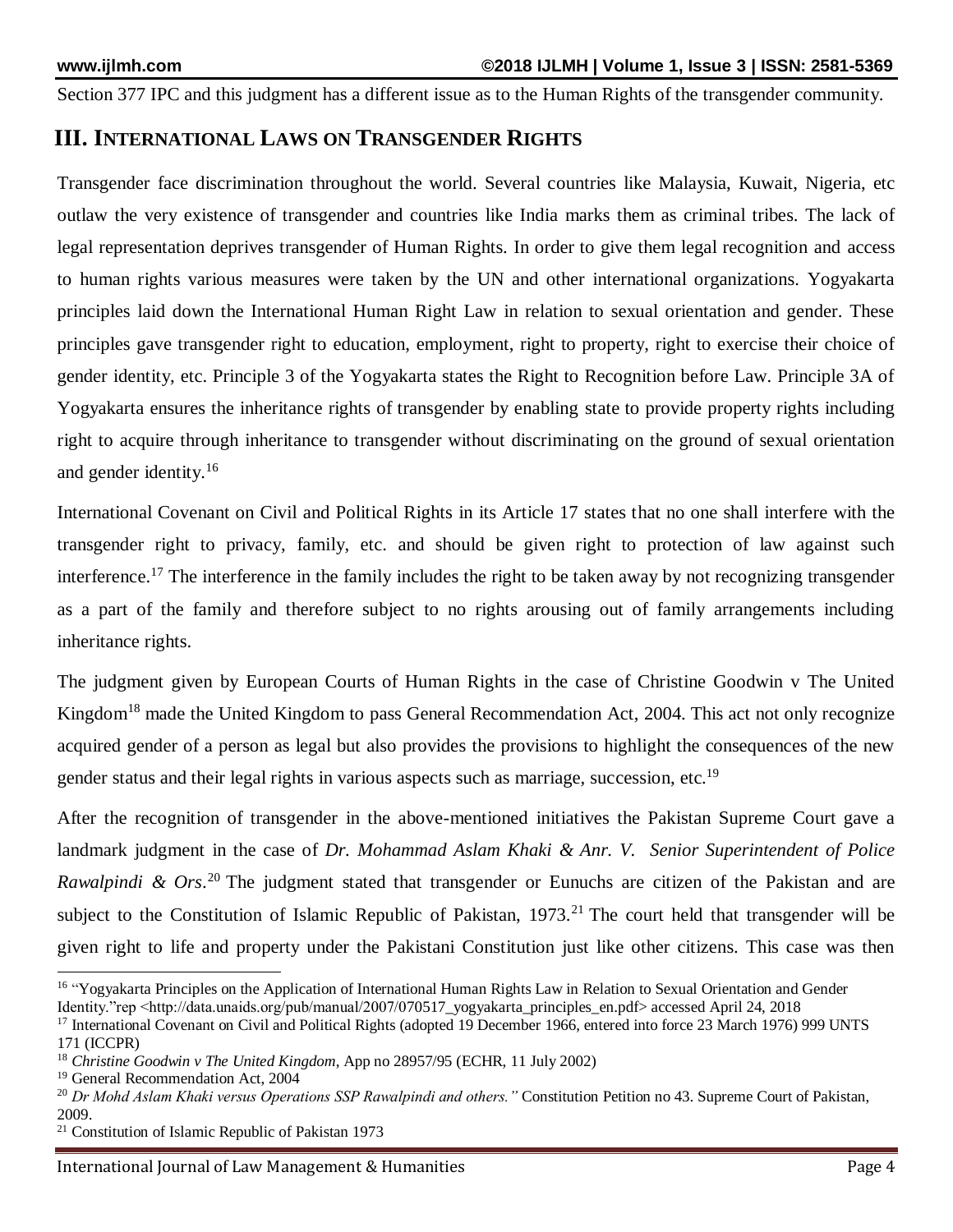referred by the Justice K.S. Radhakrishnan in the judgment of *National Legal Service Authority v. Union of India & Others*<sup>22</sup> to determine the rights of transgender.

### **IV. TRANSGENDER BILL, 2016**

After the judgment in the case of *National Legal Service Authority v. Union of India & Others* <sup>23</sup> the Transgender Persons (Protection of Rights) Bill was introduced in Lok Sabha in the year 2016. The Bill has been divided into various chapters dealing with various rights that are to be granted to transgender against the prevailing discrimination faced by them. Chapter III of the Bill gives recognition to the transgender identity. Chapter V of the Bill provides transgender with rights in various establishments. Section 13 of the Chapter deals with the transgender's right of residence. Section 13(1) clearly states that a transgender person should not be separated from their family and immediate family on the ground of their gender identity.<sup>24</sup> Section 13(2) provides them with the right to enjoy the household and use all facilities available in the house.<sup>25</sup> This provides them with the right to maintenance as other members of the family irrespective of their gender.

The bill introduced by the Lok Sabha though talks about the transgender right of residence but does not talk about their inheritance rights. They are not given the status of coparcener in the Joint Hindu Family with their gender identity nor as a legal heir of their parents separate property. The bill needs a lot of correction as transgender are citizens of India and should be recognized in every law concerned with their Human and Legal Rights as third gender.

#### **V. CONCLUSION**

Transgender community is still subject to various discriminations on the ground of employment, gender identity and various other legal rights of which inheritance of property is discussed in this paper. The laws for inheritance in India are subject to binary gender identity and therefore transgender is not included in it. According to the Section 377 of Indian Penal Code,  $1860^{26}$  anal intercourse between the transgender is criminalized in India. They cannot marry or adopt child as they are not legally recognized as per their gender identity. The Criminal Tribe Act,  $1871^{27}$  made it illegal for transgender to act as guardian, make will or gifts or to adopt or to inherit property. The move to be progressive in the matter of transgender rights is very conflicting in India as one of the Supreme Court Judgment recognizes transgender as 'Third Gender'<sup>28</sup> and the other

**.** 

<sup>22</sup> *National Legal Service Authority v. Union of India*, AIR 2014 SC 1863

<sup>23</sup> *National Legal Service Authority v. Union of India*, AIR 2014 SC 1863

<sup>&</sup>lt;sup>24</sup> The Transgender Persons (Protection of Rights) Lok Sabha Bill (2016) 210

<sup>25</sup> The Transgender Persons (Protection of Rights) Lok Sabha Bill (2016) 210

<sup>26</sup> Indian Penal Code 1860

<sup>27</sup> Criminal Tribe Act 1871

<sup>28</sup> *National Legal Service Authority v. Union of India*, AIR 2014 SC 1863